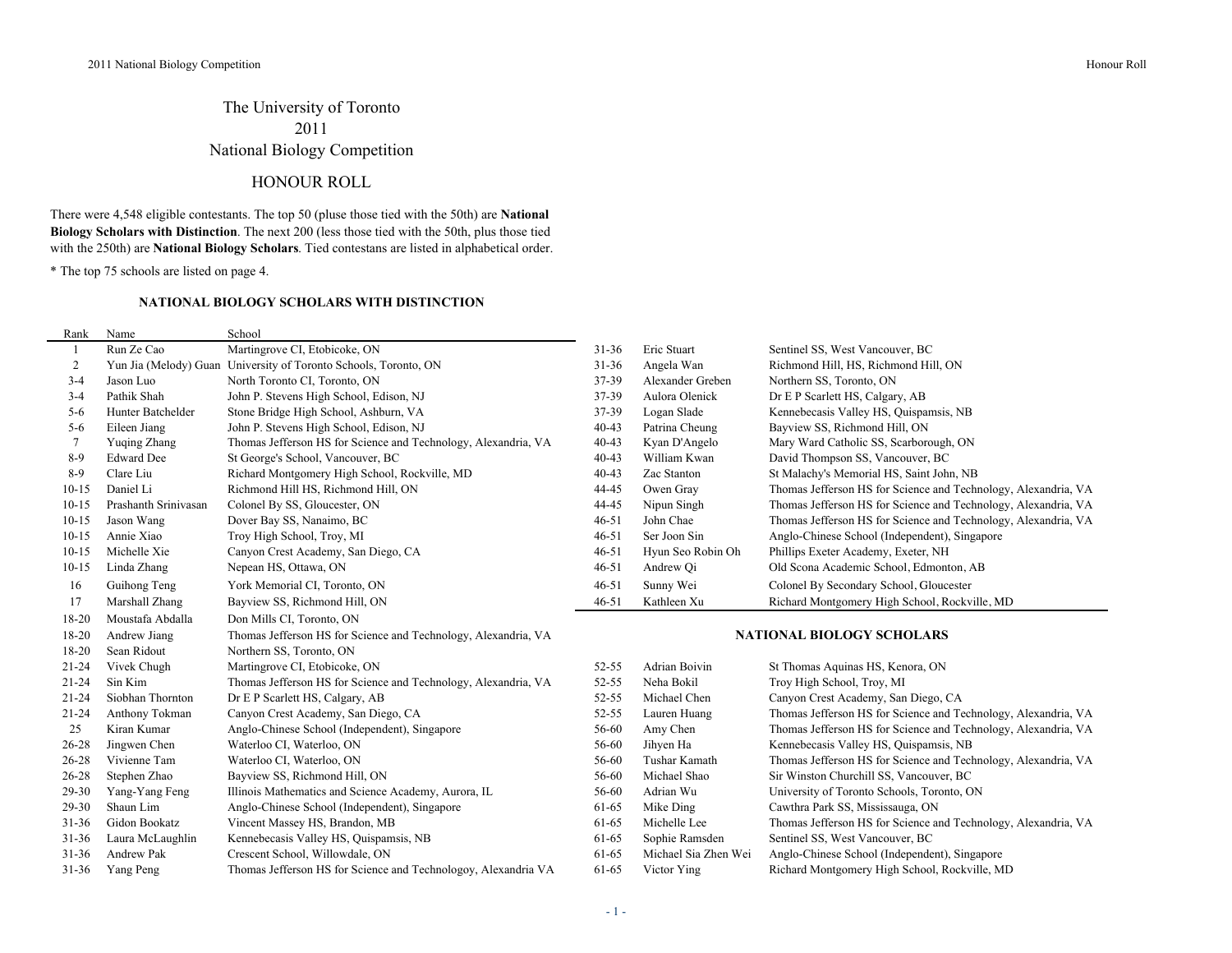| 66-80  | David Bai                | Troy High School, Troy, MI                                        | 116-125 | Filip Burlacu      | Don Mills CI, Toronto, ON                                      |
|--------|--------------------------|-------------------------------------------------------------------|---------|--------------------|----------------------------------------------------------------|
| 66-80  | Branson Chen             | Agincourt CI, Agincourt, ON                                       | 116-125 | Rebecca Chan       | Thornhill SS, Thornhill, ON                                    |
| 66-80  | Michael Dysart           | South Carleton HS, Richmond, ON                                   | 116-125 | Jason Chiu         | St George's School, Vancouver, BC                              |
| 66-80  | David Gao                | Thomas Jefferson HS for Science and Technology, Alexandria, VA    | 116-125 | Suhas Gondi        | Thomas Jefferson HS for Science and Technology, Alexandria, VA |
| 66-80  | Suma Gondi               | Somerset County Vocational and Technical Schools, Bridgewater, NJ | 116-125 | Josh Koenig        | Dr E P Scarlett HS, Calgary, AB                                |
| 66-80  | Alex Hofkirchner         | O'Neill C and VI, Oshawa, ON                                      | 116-125 | George Liang       | Thomas Jefferson HS for Science and Technology, Alexandria, VA |
| 66-80  | Tarun Kalakoti           | Thomas Jefferson HS for Science and Technology, Alexandria, VA    | 116-125 | Kamila Sydykhanova | Thornhill SS, Thornhill, ON                                    |
| 66-80  | Jeremy Kwok              | Markville SS, Markham, ON                                         | 116-125 | Robert Wharton     | Thomas Jefferson HS for Science and Technology, Alexandria, VA |
| 66-80  | <b>Blake Lerner</b>      | Gray Academy of Jewish Education, Winnipeg, MB                    | 116-125 | Qing Xiao Xia      | St George's School, Vancouver, BC                              |
| 66-80  | Niara Lezama             | Thomas Jefferson HS for Science and Technology, Alexandria, VA    | 116-125 | Taegyun Yang       | Metropolitan Preparatory Academy, Toronto, ON                  |
| 66-80  | Jessica Liu              | Richmond Hill HS, Richmond Hill, ON                               | 126-134 | Joshua Chiu        | Thomas Jefferson HS for Science and Technology, Alexandria, VA |
| 66-80  | Shawn Lu                 | Sir Winston Churchill SS, Vancouver, BC                           | 126-134 | Dantong Jia        | Martingrove CI, Etobicoke, ON                                  |
| 66-80  | Semon Rezchikov          | Somerset County Vocational and Technical Schools, Bridgewater, NJ | 126-134 | Ryan Kang          | Cameron Heights CI, Kitchener, ON                              |
| 66-80  | Hyae-In Seo              | Thomas Jefferson HS for Science and Technology, Alexandria, VA    | 126-134 | Wan Yi Lee         | Semiahmoo SS, Surrey, BC                                       |
| 66-80  | Alisa Tang               | Canyon Crest Academy, San Diego, CA                               | 126-134 | Chloe Li           | North Toronto CI, Toronto, ON                                  |
| 81-87  | Paul Ahn                 | Yale SS, Abbotsford, BC                                           | 126-134 | Ravneet Rai        | St George's School, Vancouver, BC                              |
| 81-87  | Natalia Fong             | Abbey Park HS, Oakville, ON                                       | 126-134 | Ruixiang Sun       | Bishop O'Byrne High School, Calgary, AB                        |
| 81-87  | Jordan Meyers            | Ridley College, St Catharines, ON                                 | 126-134 | Tina Yuan          | University of Toronto Schools, Toronto, ON                     |
| 81-87  | Joe Ou                   | Old Scona Academic School, Edmonton, AB                           | 126-134 | XiZhou Yuan        | Agincourt CI, Agincourt, ON                                    |
| 81-87  | Hamza Riaz               | Western Canada HS, Calgary, AB                                    | 135-149 | Shi-Fan Chen       | Phillips Exeter Academy, Exeter, NH                            |
| 81-87  | Zev Ripstein             | Gray Academy of Jewish Education, Winnipeg, MB                    | 135-149 | Shayan Cheraghlou  | Bayview SS, Richmond Hill, ON                                  |
| 81-87  | Guangzhe Weng            | Fort Richmond Collegiate, Winnipeg, MB                            | 135-149 | Jarred Crawford    | Kennebecasis Valley HS, Quispamsis, NB                         |
| 88-93  | Jody Chan                | Havergal College, Toronto, ON                                     | 135-149 | Dev Dutta          | Harry Ainlay HS, Edmonton, AB                                  |
| 88-93  | Lucy Chen                | Yale SS, Abbotsford, BC                                           | 135-149 | Armaan Farhadi     | Fort Richmond Collegiate, Winnipeg, MB                         |
| 88-93  | Mason Liang              | Troy High School, Troy, MI                                        | 135-149 | Seiyoung Jang      | Thomas Jefferson HS for Science and Technology, Alexandria, VA |
| 88-93  | Manita Singh             | Canyon Crest Academy, San Diego, CA                               | 135-149 | Sunwoo Kim         | Yale SS, Abbotsford, BC                                        |
| 88-93  | Betty Wen                | David Thompson SS, Vancouver, BC                                  | 135-149 |                    | Victor Lam Shin Cheung St Robert Catholic HS, Thornhill, ON    |
| 88-93  | Wei Chan Xiang           | Dr E P Scarlett HS, Calgary, AB                                   | 135-149 | Margaret McNee     | The Bishop Strachan School, Toronto, ON                        |
| 94-98  | Jenessa Kerr             | Dr E P Scarlett HS, Calgary, AB                                   | 135-149 | Sai Parepally      | Illinois Mathematics and Science Academy, Aurora, IL           |
| 94-98  | Nabil Khan               | Yale SS, Abbotsford, BC                                           | 135-149 | Yu Shiang Seet     | Anglo-Chinese School (Independent), Singapore                  |
| 94-98  | Nolan Maloney            | Illinois Mathematics and Science Academy, Aurora, IL              | 135-149 | Jason Tang         | Agincourt CI, Agincourt, ON                                    |
| 94-98  | <b>Billy Sun</b>         | Western Canada HS, Calgary, AB                                    | 135-149 | Tamara Van Staden  | Dr E P Scarlett HS, Calgary, AB                                |
| 94-98  | Linda Lingjie Wei        | Sir Winston Churchill SS, Vancouver, BC                           | 135-149 | George Wang        | Canyon Crest Academy, San Diego, CA                            |
| 99-104 | Patrick Dowling          | Sacred Heart Catholic HS, Newmarket, ON                           | 135-149 | Victor Wu          | Thornhill SS, Thornhill, ON                                    |
| 99-104 | <b>Brian Duong</b>       | William Lyon MacKenzie CI, North York, ON                         | 150-157 | Kelvin Au          | Fort Richmond Collegiate, Winnipeg, MB                         |
| 99-104 | Nelson Lu                | Burnaby South SS, Burnaby, BC                                     | 150-157 | Amar Chakraborty   | Glenforest SS, Mississauga, ON                                 |
| 99-104 | Andy Shi                 | John P. Stevens High School, Edison, NJ                           | 150-157 | Ya Chi Emma Hsueh  | Dover Bay SS, Nanaimo, BC                                      |
| 99-104 |                          | Chanond Sophonpanich Phillips Exeter Academy, Exeter, NH          | 150-157 | Johnathan Lewis    | Yale SS, Abbotsford, BC                                        |
| 99-104 | Qian Xu                  | Old Scona Academic School, Edmonton, AB                           | 150-157 | Zixuan Li          | Western Canada HS, Calgary, AB                                 |
|        | 105-115 Boden Anderson   | Yale SS, Abbotsford, BC                                           | 150-157 | <b>Brandon Sit</b> | Upper Canada College, Toronto, ON                              |
|        | 105-115 Nathan Cheng     | Yale SS, Abbotsford, BC                                           | 150-157 | Alexandra Thompson | Dr E P Scarlett HS, Calgary, AB                                |
|        | 105-115 Jennifer Chuang  | Troy High School, Troy, MI                                        | 150-157 | Chao Zhang         | Lisgar CI, Ottawa, ON                                          |
|        | 105-115 Bernice Fonseka  | Dr E P Scarlett HS, Calgary, AB                                   | 158-170 | Tina Chao          | York House School, Vancouver, BC                               |
|        | 105-115 Aaron Fountain   | Agincourt CI, Agincourt, ON                                       | 158-170 | JenWei Willi Hsieh | William Aberhart HS, Calgary, AB                               |
|        | 105-115 Charles Lee      | North Toronto CI, Toronto, ON                                     | 158-170 | Kristina Hu        | Thomas Jefferson HS for Science and Technology, Alexandria, VA |
|        | 105-115 Richard Liu      | Western Canada HS, Calgary, AB                                    | 158-170 | Faizalim Jamal     | Sentinel SS, West Vancouver, BC                                |
|        | 105-115 Jillian Perreaux | Vincent Massey HS, Brandon, MB                                    | 158-170 | Jaxan Kay          | Dr E P Scarlett HS, Calgary, AB                                |
|        | 105-115 Mikayla Roberts  | Yale SS, Abbotsford, BC                                           | 158-170 | Kassandra Loewen   | Cameron Heights CI, Kitchener, ON                              |
|        | 105-115 Karen Wang       | Western Canada HS, Calgary, AB                                    | 158-170 | Alison McFadden    | Dr E P Scarlett HS, Calgary, AB                                |
|        | 105-115 Lily Zhang       | Don Mills CI, Toronto, ON                                         | 158-170 | Yining Nie         | Vincent Massey SS, Windsor, ON                                 |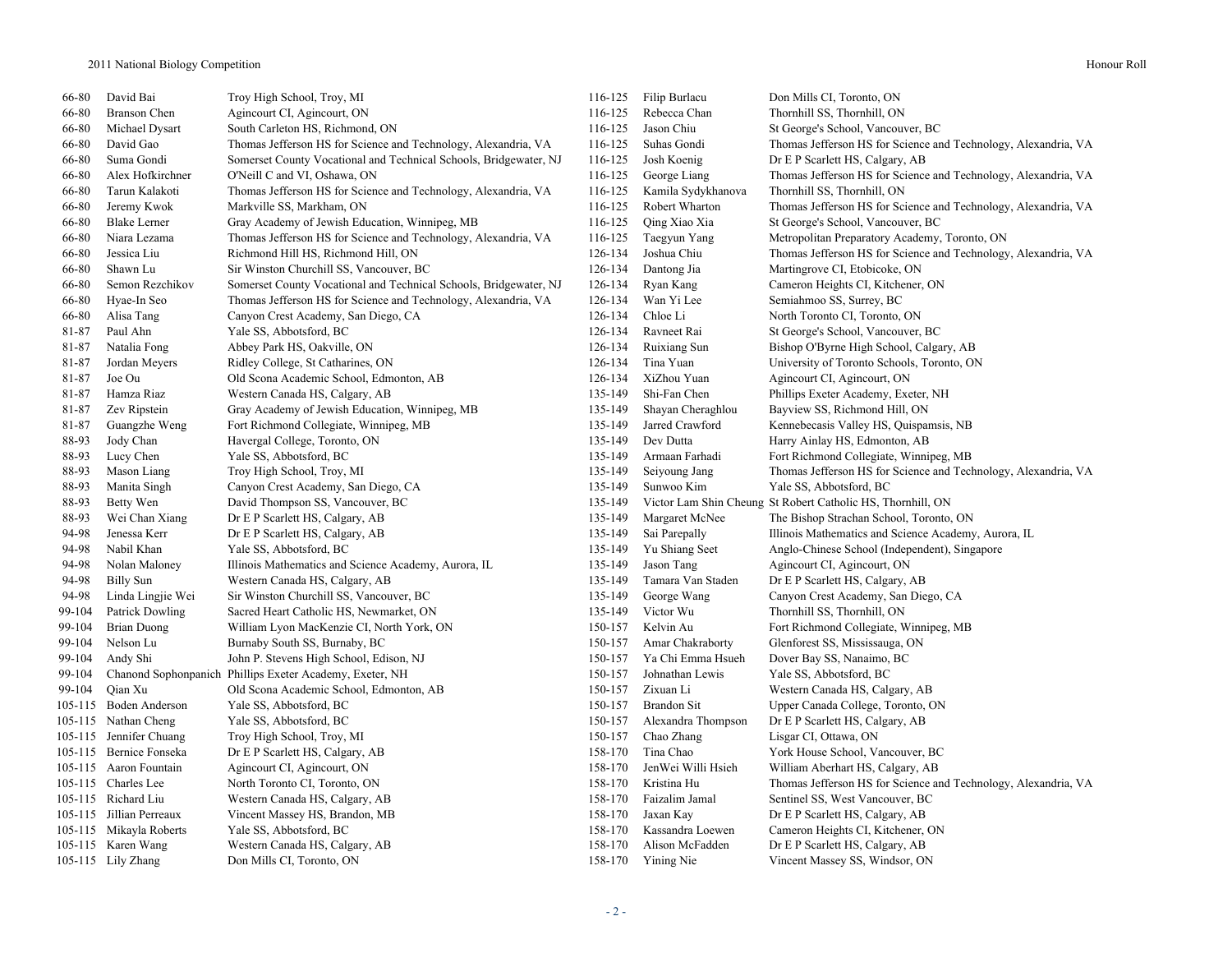|         | 158-170 Taylor Skingle       | Dr E P Scarlett HS, Calgary, AB                                   | 205-220 | Ming Munikar          | Fort Richmond Collegiate, Winnipeg, MB                            |
|---------|------------------------------|-------------------------------------------------------------------|---------|-----------------------|-------------------------------------------------------------------|
|         | 158-170 Chang Su             | Western Canada HS, Calgary, AB                                    | 205-220 | Alistair Murray       | Markham DHS, Markham, ON                                          |
|         | 158-170 Michelle Vogelaar    | Dr E P Scarlett HS, Calgary, AB                                   | 205-220 | Laura Shen            | Richmond Hill HS, Richmond Hill, ON                               |
|         | 158-170 Stella Yip           | Dr E P Scarlett HS, Calgary, AB                                   | 205-220 | Veronica Stewart      | Leaside HS, Toronto, ON                                           |
|         | 158-170 Bo Kurt Zeng         | Yale SS, Abbotsford, BC                                           | 205-220 | Catherine Wierzba     | Dr E P Scarlett HS, Calgary, AB                                   |
| 171-178 | Jocelyn Andruko              | Dr E P Scarlett HS, Calgary, AB                                   | 221-232 | Matt Chila            | Sentinel SS, West Vancouver, BC                                   |
| 171-178 | Kritika Chugh                | Thomas Jefferson HS for Science and Technology, Alexandria, VA    | 221-232 | Danny Yuhao Huang     | Harry Ainlay HS, Edmonton, AB                                     |
|         | 171-178 Catherine Fan        | Old Scona Academic School, Edmonton, AB                           | 221-232 | Justin Kim            | Earl Haig SS, North York, ON                                      |
| 171-178 | Adam Gabay                   | Thornhill SS, Thornhill, ON                                       | 221-232 | Megan Liang           | Western Canada HS, Calgary, AB                                    |
|         | 171-178 Kathleen Harrison    | Albert College, Belleville, ON                                    | 221-232 | Caroline Mei          | Thornhill SS, Thornhill, ON                                       |
|         | 171-178 Kevin Huo            | Thomas Jefferson HS for Science and Technology, Alexandria, VA    | 221-232 | Nicola Mulberry       | Sentinel SS, West Vancouver, BC                                   |
|         | 171-178 Collier Jiang        | Richmond Hill HS, Richmond Hill, ON                               | 221-232 | Kimia Sorouri         | Gordon Graydon Memorial SS, Mississauga, ON                       |
|         | 171-178 Dhruv Mayank         | Webber Academy, Calgary, AB                                       | 221-232 | Daniel Tesolin        | Sir Winston Churchill C and VI, Thunder Bay, ON                   |
|         | 179-194 Hayoung An           | Yale SS, Abbotsford, BC                                           | 221-232 | Colin Xu              | Old Scona Academic School, Edmonton, AB                           |
|         | 179-194 Danielle Beaulne     | Sacred Heart Catholic HS, Newmarket, ON                           | 221-232 | Joshua Xu             | Northern SS, Toronto, ON                                          |
|         | 179-194 Catherine Chong      | Martingrove CI, Etobicoke, ON                                     | 221-232 | Kai Lin Kathleen Yap  | Anglo-Chinese School (Independent), Singapore                     |
|         | 179-194 Bret Flynn           | Kingston C and VI, Kingston, ON                                   | 221-232 | Lily Zhang            | Cameron Heights CI, Kitchener, ON                                 |
| 179-194 | Alexander Golinski           | Troy High School, Troy, MI                                        | 233-254 | Nick Bayya            | Thomas Jefferson HS for Science and Technology, Alexandria, VA    |
|         | 179-194 David Han            | St George's School, Vancouver, BC                                 | 233-254 | Jay Cumming           | Vincent Massey HS, Brandon, MB                                    |
| 179-194 | Sam Harris                   | St George's School, Vancouver, BC                                 | 233-254 | Aparna Dintakurti     | Glenforest SS, Mississauga, ON                                    |
|         | 179-194 Denis Huang          | St George's School, Vancouver, BC                                 | 233-254 | Jennifer Fu           | A B Lucas SS, London, ON                                          |
| 179-194 | Vaishnavi Rao                | Canyon Crest Academy, San Diego, CA                               | 233-254 | Luke Gagnon           | St Patrick HS, Thunder Bay, ON                                    |
| 179-194 | Isaac Koh Teng Kiat          | Anglo-Chinese School (Independent), Singapore                     | 233-254 | Cynthia Gan           | Richard Montgomery High School, Rockville, MD                     |
| 179-194 | Edward Wang                  | Richmond Hill HS, Richmond Hill, ON                               | 233-254 | Kimberley Hausheer    | Somerset County Vocational and Technical Schools, Bridgewater, NJ |
|         | 179-194 Serena Wang          | Lorne Park SS, Mississauga, ON                                    | 233-254 | William Ip            | St George's School, Vancouver, BC                                 |
| 179-194 | Rachel Woo                   | York House School, Vancouver, BC                                  | 233-254 | Sarpreet Kahlon       | Turner Fenton SS, Brampton, ON                                    |
| 179-194 | Jeffrey Zhao                 | Illinois Mathematics and Science Academy, Aurora, IL              | 233-254 | Jason Kang            | Phillips Exeter Academy, Exeter, NH                               |
| 179-194 | Alyssa Zucchet               | Chilliwack SS, Chilliwack, BC                                     | 233-254 | Pradyumna Kedarisetti | Old Scona Academic School, Edmonton, AB                           |
|         | 179-194 Alyson Zwicker       | Kennebecasis Valley HS, Quispamsis, NB                            | 233-254 | Sora Kim              | St Francis HS, Calgary, AB                                        |
| 195-204 | Kirill Peretoltchine         | Richmond Hill HS, Richmond Hill, ON                               | 233-254 | Sangwoo Leem          | Bayview SS, Richmond Hill, ON                                     |
| 195-204 | Julie Se                     | Yale SS, Abbotsford, BC                                           | 233-254 | Lauren Moretto        | St Elizabeth Catholic HS, Thornhill, ON                           |
|         | 195-204 Yohan Sumathipala    | Thomas Jefferson HS for Science and Technology, Alexandria, VA    | 233-254 | Janek Nowicki         | Sentinel SS, West Vancouver, BC                                   |
|         | 195-204 Saniya Suri          | Thomas Jefferson HS for Science and Technology, Alexandria, VA    | 233-254 | Jennifer Peng         | Thomas Jefferson HS for Science and Technology, Alexandria, VA    |
|         | 195-204 Bonnie Wong          | Agincourt CI, Agincourt, ON                                       | 233-254 | Nishith Reddy         | Illinois Mathematics and Science Academy, Aurora, IL              |
| 195-204 | Jasmine Wong Leckey          | Ecole Secondaire Etienne-Brule, North York, ON                    | 233-254 | Laura Shen            | Havergal College, Toronto, ON                                     |
| 195-204 | Cindy Xiao                   | Western Canada HS, Calgary, AB                                    | 233-254 | Wan Yu Song           | Pinetree SS, Coquitlam, BC                                        |
|         | 195-204 Derek Eng            | Dr E P Scarlett HS, Calgary, AB                                   | 233-254 | Chang Tat Chee        | SMJK Keat Hwa, Alor Setar, Malaysia                               |
|         | 195-204 Harlin Lee           | Phillips Exeter Academy, Exeter, NH                               | 233-254 | Yanran Wang           | Harry Ainlay HS, Edmonton, AB                                     |
|         | 195-204 Jasmeen Panesar      | William Aberhart HS, Calgary, AB                                  | 233-254 | John Yin              | Moscrop SS, Burnaby, BC                                           |
| 205-220 | John Cannon                  | Upper Canada College, Toronto, ON                                 |         |                       |                                                                   |
|         | 205-220 Robert Canuel        | Somerset County Vocational and Technical Schools, Bridgewater, NJ |         |                       |                                                                   |
|         | 205-220 Won Joon Cho         | Kennebecasis Valley HS, Quispamsis, NB                            |         |                       |                                                                   |
|         | 205-220 Tanya Drouillard     | Yale SS, Abbotsford, BC                                           |         |                       |                                                                   |
|         | 205-220 Mackenzie Fregeau    | St Thomas Aquinas HS, Kenora, ON                                  |         |                       |                                                                   |
|         | 205-220 Marina Gong          | Thornhill SS, Thornhill, ON                                       |         |                       |                                                                   |
|         | 205-220 Md Zikri Hj Zulkifli | Sekolah Menengah Sayyidina Ali, Muara, Brunei Darussalam          |         |                       |                                                                   |
|         |                              |                                                                   |         |                       |                                                                   |

205-220 Shane Hu Marc Garneau CI, Don Mills, ON<br>205-220 Suhana Kamakari Burnaby South SS, Burnaby, BC

Burnaby South SS, Burnaby, BC

205-220 Lauren Katz University of Toronto Schools, Toronto, ON 205-220 Stephanie Li Old Scona Academic School, Edmonton, AB